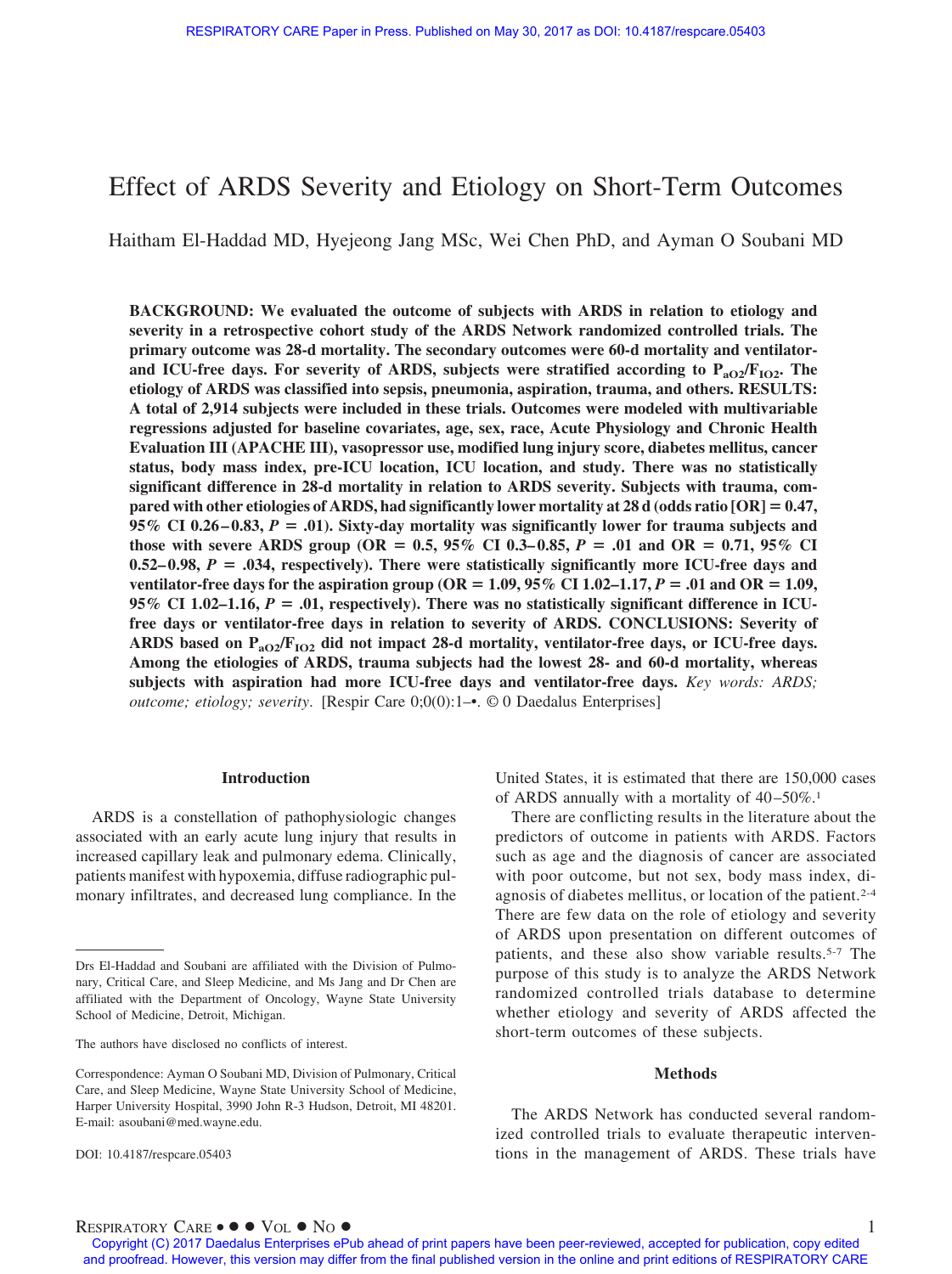been previously published.8-13 Table 1 summarizes the relevant features of these trials. Briefly, all subjects fulfilled diagnostic criteria for ARDS and were mechanically ventilated. Similar inclusion and exclusion criteria were used in all of the trials. The National Institutes of Health and the local institutional review boards of each of the sites approved all studies.

We had authorized access to the original data for each of these studies. This paper was prepared using the KARMA (ketoconazole and respiratory management in acute lung injury (ALI)/ARDS), LaSRS (late steroid rescue study), LARMA (lisofylline and respiratory management in ALI/ARDS), ALVEOLI (assessment of low tidal volume and elevated end-expiratory volume to obviate lung injury), FACTT (fluids and catheters treatment trial), and ALTA (albuterol for the treatment of acute lung injury) research materials obtained from the National Heart, Lung, and Blood Institute Biologic Specimen and Data Repository Information Coordinating Center. The primary objective of the KARMA trial was to investigate the efficacy and safety of ketoconazole and respiratory management in the treatment of ALI and ARDS. The ketoconazole arm of the study was later stopped due to an inability to show efficacy. Subjects continued to be randomized to the respiratory management arms of the study (ARMA), which compared 2 ventilator strategies: a tidal volume of 6 mL/kg versus 12 mL/kg (https:// biolincc.nhlbi.nih.gov/studies/ardsnet/, *Accessed Febru* $ary 27, 2017$ ). The subjects reported in ARMA ( $N = 861$ ) were a combination of those from KARMA  $(N = 667)$ and LARMA  $(N = 194)$ <sup>8</sup> (https://biolincc.nhlbi.nih.gov/ studies/ardsnet/, *Accessed February 27, 2017*). The findings of the current study do not necessarily reflect the opinions or views of the KARMA, LASRS, LARMA, ALVEOLI, FACTT, and ALTA investigators or the National Heart, Lung, and Blood Institute. For the purpose of this analysis, we included only subjects who had  $P_{aO_2}/F_{IO_2} \leq 300$  to fulfill the Berlin definition of ARDS.<sup>14</sup>

The 2 variables that we are studying are the severity as well as the etiology of ARDS. The severity was stratified according to  $P_{aO_2}/F_{IO_2}$  into mild ( $P_{aO_2}/F_{IO_2} = 200-300$ ), moderate ( $P_{aO_2}/F_{IO_2} = 100$  to  $< 200$ ), and severe ( $P_{aO_2}/F_{IO_2} < 100$ ) as per the Berlin definition of ARDS. The etiology was classified based on the original ARDS Network trials' determination into pneumonia, aspiration, trauma, sepsis, and others.

#### **Statistical Analysis**

Descriptive statistics for subject baseline characteristics were summarized within each of the 6 studies. The authors made every effort to ensure that each subject was unique and that there were no overlaps between the different studies. Medians with ranges were reported for continuous data, whereas frequencies and percentages were reported

# **QUICK LOOK**

#### **Current knowledge**

ARDS remains a major problem in critically ill patients with high mortality. There are conflicting data in the literature about predictors of outcome in subjects with ARDS.

## **What this paper contributes to our knowledge**

Analysis of the ARDS Network robust database shows that severity of ARDS based on  $P_{aO_2}/F_{IO_2}$  did not predict short-term outcome of these subjects and that trauma was associated with better outcome compared with other causes of ARDS.

for categorical data. The primary objective for our study was mortality at 28 d after enrollment in the study in relation to severity and etiology of ARDS. Covariates in the multivariable regressions included age ( $\leq 60$  and  $\geq 60$ ), sex, ethnicity (white, black, and other), pre-ICU location, type of ICU, Acute Physiology and Chronic Health Evaluation III (APACHE III), vasopressor use, cause of lung injury (pneumonia, sepsis, aspiration, trauma, and others), modified lung injury score, cancer status, body mass index, diabetes mellitus, and study. These variables were specified a priori to be clinically sound or based on our previous publications.2-4 The commonly used measure of acute lung injury score was proposed in 1988 by Murray et al.15 The score is composed of 4 components: (1) chest radiograph; (2)  $P_{aO_2}/F_{IO_2}$ ; (3) PEEP; and (4) lung compliance. We proposed the modified lung injury score in this study by excluding the  $P_{aO_2}/F_{IO_2}$  component. We added individual scores for each category and then divided by the number of components used. Hence, the  $P_{aO_2}/F_{IO_2}$  was reported independently in our study because it is one of the variables of interest for this work. The secondary clinical outcomes evaluated were 60-d mortality, ventilator-free days, and ICU-free days. The ventilator-free days were defined as the number of days of at least 48-h unassisted breathing during the first 28 d after enrollment.

The univariate analysis of association between our variable of interest, namely severity and etiology of ARDS, and clinical outcomes, including 28-d mortality, 60-d mortality, categorized ventilation-free days in weeks, and categorized ICU-free days in weeks, were performed for statistical significance using a chi-square test or Fisher exact test where appropriate. In-hospital mortality curves for the 3 subgroups of severity of hypoxemia were constructed with the cumulative incidence function method using discharge as competing events.

A multivariable logistic regression model and multivariable zero-inflated negative binomial regression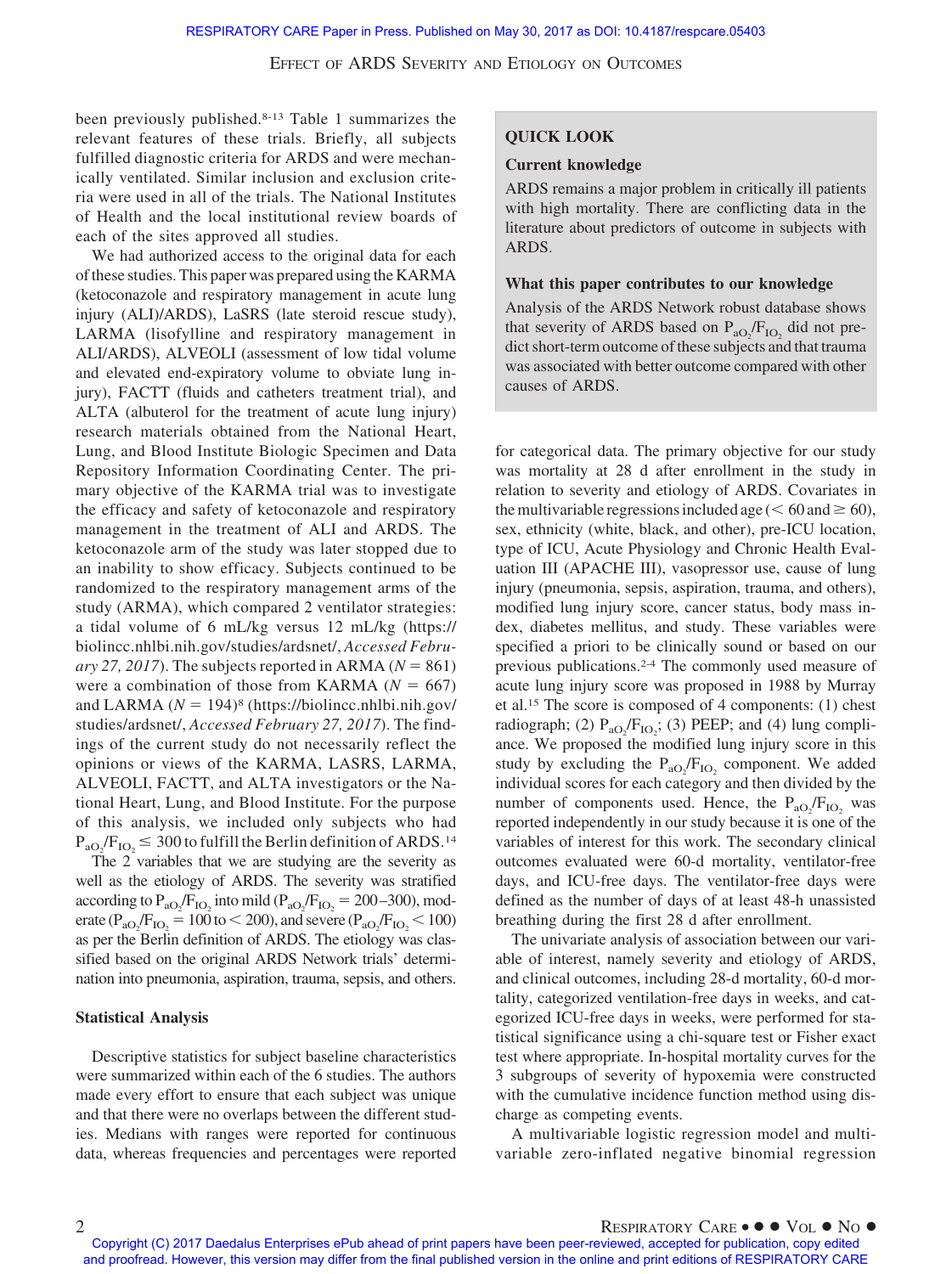| <b>Characteristics</b>                               | <b>KARMA</b>                                                                                                                 | ASRS                                | LARMA                                                                                                    | <b>ALVEOLI</b>                                                                                                  | FACTT                                                                                                                              | <b>ALTA</b>                                                                       |
|------------------------------------------------------|------------------------------------------------------------------------------------------------------------------------------|-------------------------------------|----------------------------------------------------------------------------------------------------------|-----------------------------------------------------------------------------------------------------------------|------------------------------------------------------------------------------------------------------------------------------------|-----------------------------------------------------------------------------------|
| No. of Subjects<br>Years                             | 1996-1998<br>667                                                                                                             | 1997-2003<br>180                    | 1998-1999<br>235                                                                                         | 1999-2002<br>550                                                                                                | 2000-2005<br>1,000                                                                                                                 | 2007-2008<br>282                                                                  |
| Intervention                                         | ventilation/ketoconazole<br>Low-tidal volume<br>use in ARDS                                                                  | of steroids<br><b>ARDS</b><br>Use c | ventilation/Lisofylline<br>Low-tidal volume<br>use early in<br><b>ALI/ARDS</b>                           | High-PEEP/low-F <sub>10</sub> , vs<br>$\mathbf{low}\text{-PEEP/high-F}_{\mathbf{IO}_2}$<br>ventilation strategy | PA catheter vs central venous<br>catheter; conservative vs<br>management of subjects<br>liberal fluid strategy in<br>with ALI/ARDS | Aerosolized albuterol<br>vs saline placebo<br>in subjects with<br><b>ALI/ARDS</b> |
| Jutcome                                              | No effect of ketoconazole<br>mortality with low-tidal<br>on mortality; improved<br>volume ventilation                        | No change in<br>mortality           | with low-tidal volume<br>No effect of lisofyllline<br>improved mortality<br>on mortality;<br>ventilation | No change in mortality                                                                                          | No change in mortality                                                                                                             | No change in mortality                                                            |
| $ALI = acute$ lung injury<br>$PA =$ pulmonary artery | ARMA (low-tidal volume trial) <sup>8</sup> included subjects initially enrolled in KARMA and continued enrollment with LARMA |                                     |                                                                                                          |                                                                                                                 |                                                                                                                                    |                                                                                   |

model were then used to evaluate the effect of severity and etiology of ARDS on clinical outcomes, including 28-d mortality or 60-d mortality and ventilation-free days or ICU-free days, respectively. All *P* values are 2-sided with a significance level of .05. The results of these analyses should be regarded only as exploratory findings, and raw *P* values were reported without adjustment for multiple testing. All calculations were performed with R 3.2.2.

## **Results**

A total of 2,914 subjects were included in these trials. Five subjects with  $P_{aO_2}/F_{IO_2}$  > 300 and 2 with missing data were excluded from analysis. Table 2 describes the baseline characteristics of these subjects.

Based on univariate analysis, there were significant differences in 28-d mortality between the different etiologies of ARDS (Fig. 1A). The highest mortality was with sepsis (32.29%), followed by pneumonia (24.91%), other causes (24.14%), aspiration (23.06%), and trauma (8.81%). The differences between these groups were significant ( $P < .001$ , chi-square test). Similar associations were observed with 60-d mortality (Fig. 1A). For the severity of ARDS based on  $P_{aO_2}/F_{IO_2}$ , there were significant differences in 28-d mortality, with the highest mortality in severe ARDS (28.61%), followed by moderate ARDS (22.75%) and mild ARDS (22.17%)  $(P = .001,$  chi-square test). Similar associations were observed with 60-d mortality (Fig. 1B). Higher mortality acceleration was observed in the severely hypoxemic group within 28 d (Fig. 2). The early phase of accelerated mortality leveled off between 28 and 60 d. Then the hospital mortality rate plateaued after 60 d.

Univariate analysis of other secondary outcomes also revealed that ventilator-free days and ICU-free days were most frequent in the case of aspiration and lowest with sepsis (Figs. 3A and 4A) and did not follow a specific pattern in relation to  $P_{aO_2}/F_{IO_2}$  (Figs. 3B and 4B).

On multivariable analysis of outcomes to assess the role of etiology and severity, the following variables were included as covariates: age, sex, race, APACHE III, modified acute lung injury score, vasopressor use, diabetes mellitus, cancer status, body mass index, pre-ICU location, ICU location, and study. With sepsis as the reference variable, trauma had significantly lower 28- and 60-d mortality (odds ratio  $[OR] = 0.47, 95\% \text{ CI } 0.26 - 0.83, P = .01$ and OR =  $0.5$ , 95% CI 0.3–0.85,  $P = .01$ , respectively) (Table 3). As for the severity of ARDS, with mild serving as reference, there were no significant differences in 28-d mortality; however, subjects with severe ARDS had significantly lower 60-d mortality ( $OR = 0.71$ , 95% CI 0.53–  $0.98, P = .034$ .

# $\mathsf{RESPIRATORY}$   $\mathsf{CARE} \bullet \bullet \bullet \mathsf{Vol} \bullet \mathsf{No} \bullet$

Table 1. Summary of the ARDS Network Trials

Table 1.

Summary of the ARDS Network Trials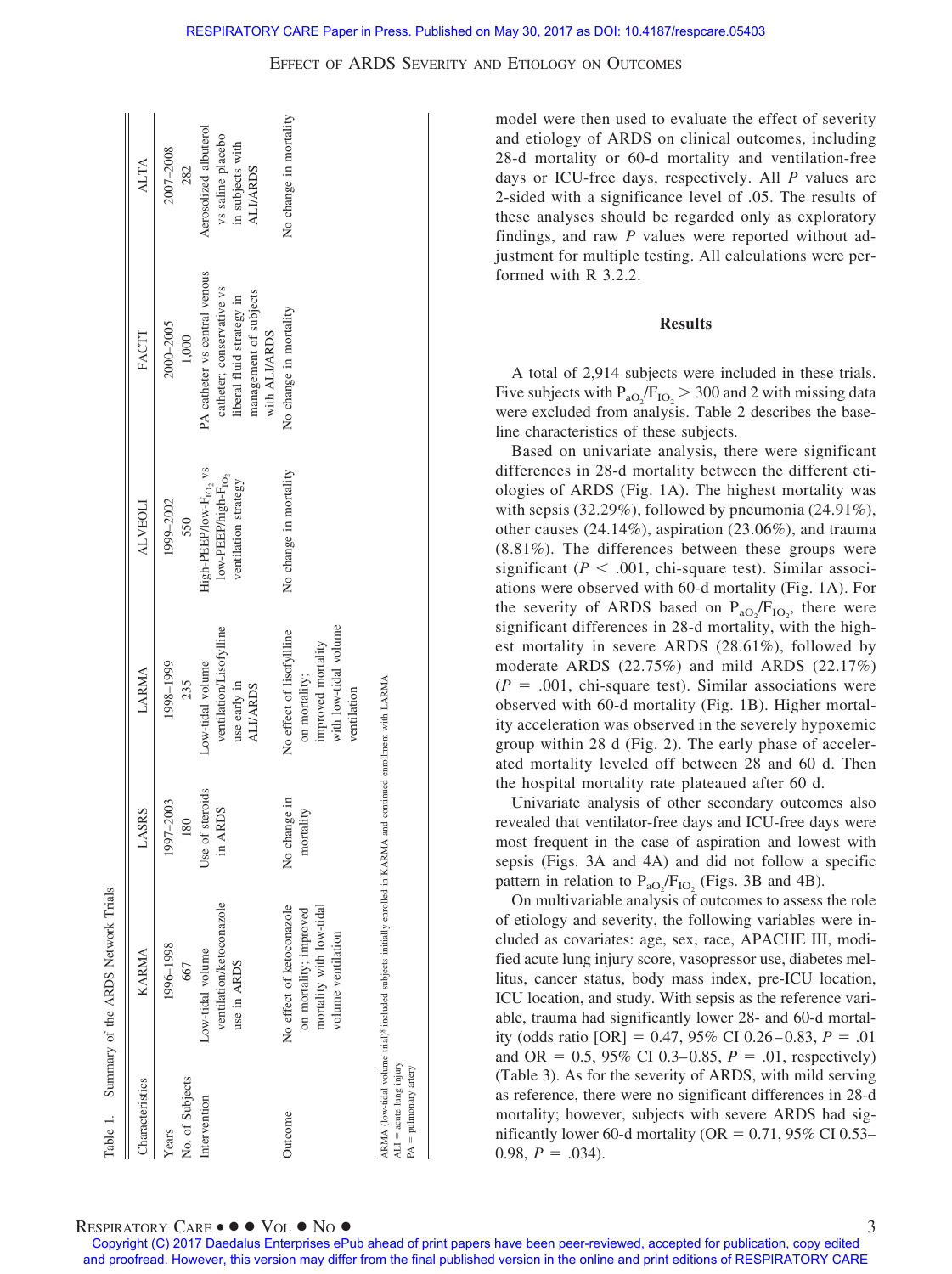### Table 2. Baseline Subject Characteristics by Study

| Variable                      | <b>KARMA</b><br>$(N = 667)$ | <b>LASRS</b><br>$(N = 180)$ | <b>LARMA</b><br>$(N = 235)$ | <b>ALVEOLI</b><br>$(N = 550)$ | <b>FACTT</b><br>$(N = 1,000)$ | <b>ALTA</b><br>$(N = 282)$ |
|-------------------------------|-----------------------------|-----------------------------|-----------------------------|-------------------------------|-------------------------------|----------------------------|
| Age, median (range) y         | $51(18-89)$                 | $47(16-89)$                 | $49(18 - 86)$               | $50(16-88)$                   | $49(17-89)$                   | $52(17-89)$                |
| Sex, $n$ (%)                  |                             |                             |                             |                               |                               |                            |
| Male                          | 392 (59)                    | 89 (49)                     | 145(62)                     | 302(55)                       | 534 (53)                      | 156(55)                    |
| Female                        | 275(41)                     | 91 (51)                     | 90(38)                      | 248 (45)                      | 466(47)                       | 126(45)                    |
| Race, $n$ (%)                 |                             |                             |                             |                               |                               |                            |
| White                         | 482 (72)                    | 131 (73)                    | 179 (76)                    | 413 (75)                      | 641 (64)                      | 217(77)                    |
| <b>Black</b>                  | 118(18)                     | 28(16)                      | 37(16)                      | 77(14)                        | 217(22)                       | 46(16)                     |
| Others                        | 67(10)                      | 21(12)                      | 19(8)                       | 60(11)                        | 142(14)                       | 19(7)                      |
| Vasopressor use, $n$ (%)      |                             |                             |                             |                               |                               |                            |
| Yes                           | 269(40)                     | 56(31)                      | 78 (33)                     | 156 (28)                      | 330 (33)                      | 141 (50)                   |
| Missing                       | 3(0.45)                     | 2(1.11)                     | 2(0.85)                     | 18 (3.27)                     | 1(0.1)                        | 0(0)                       |
| Cause of lung injury, $n$ (%) |                             |                             |                             |                               |                               |                            |
| Sepsis                        | 178 (27)                    | 36(20)                      | 58 (25)                     | 120(22)                       | 233(23)                       | 77(27)                     |
| Pneumonia                     | 205(31)                     | 63(35)                      | 84 (36)                     | 221(40)                       | 471 (47)                      | 107(38)                    |
| Aspiration                    | 96(14)                      | 30(17)                      | 38(16)                      | 85(15)                        | 149(15)                       | 54 (19)                    |
| Trauma                        | 74(11)                      | 23(13)                      | 22(9)                       | 45(8)                         | 74(7)                         | 23(8)                      |
| Others                        | 114(17)                     | 28(16)                      | 33(14)                      | 79 (14)                       | 73(7)                         | 21(7)                      |
| $P_{aO_2}/F_{IO_2}$ , n (%)   |                             |                             |                             |                               |                               |                            |
| Mild                          | 100(15)                     | 0(0)                        | 26(11)                      | 72(13)                        | 157(16)                       | 51 (18)                    |
| Moderate                      | 320 (48)                    | 118 (66)                    | 125(53)                     | 270 (49)                      | 459 (46)                      | 129(46)                    |
| Severe                        | 247 (37)                    | 61(34)                      | 82 (35)                     | 208 (38)                      | 381 (38)                      | 101(36)                    |
| $>300*$                       | 0(0)                        | 0(0)                        | 1(0)                        | 0(0)                          | 3(0)                          | 1(0)                       |
| Missing                       | 0(0)                        | 1(1)                        | 1(0)                        | 0(0)                          | 0(0)                          | 0(0)                       |
| Modified LIS, median (range)  | $2.5(0.67-4)$               | $3.33(2-4)$                 | $2.5(0-4)$                  | $2.67(0.67-4)$                | $2.67(0-4)$                   | $2.5(0-4)$                 |
| APACHE III, median (range)    | $81(22 - 178)$              | $85.5(16-155)$              | $86(30-195)$                | $91(0-191)$                   | $91(17-205)$                  | $90.5(32 - 185)$           |

\* Five subjects with  $P_{aO_2}/F_{IO_2}$  > 300 were removed from further analyses.

 $LIS =$  lung injury score



Fig. 1. Mortality rate by cause of lung injury (A), and P<sub>aO2</sub>/F<sub>lO2</sub> (B). Chi-squared test was used to calculate *P* values. Bars show mortality rate  $\pm$  SD from subgroups defined by each variable. Chi-squared test was used to test the association between the mortalities (alive or dead) and cause of lung injury (sepsis, pneumonia, aspiration, trauma, and other) for A and association between mortalities and P<sub>aO2</sub>/F<sub>iO2</sub> (mild, moderate, and severe) for B.

Also, trauma was associated with the lowest ICUfree days (OR =  $0.9, 95\%$  CI 0.83–0.99,  $P = .02$ ). Aspiration had higher ICU- and ventilator-free days  $(OR = 1.09, 95\% \text{ CI } 1.02 - 1.17, P = .01 \text{ and } OR = 1.09,$ 

95% CI 1.02–1.16  $P = .01$ , respectively) (Table 3). There were no significant differences between the severity of ARDS in relation to ventilator- and ICU-free days (Table 3).

## $\mathsf{P}_{\text{R}}$   $\mathsf{R}_{\text{L}}$   $\mathsf{R}_{\text{R}}$   $\mathsf{R}_{\text{R}}$   $\mathsf{R}_{\text{R}}$   $\mathsf{R}_{\text{R}}$   $\mathsf{R}_{\text{R}}$   $\mathsf{R}_{\text{R}}$   $\mathsf{R}_{\text{R}}$   $\mathsf{R}_{\text{R}}$   $\mathsf{R}_{\text{R}}$   $\mathsf{R}_{\text{R}}$   $\mathsf{R}_{\text{R}}$   $\mathsf{R}_{\text{R}}$   $\mathsf{R}_{\text{R}}$   $\mathsf{R}_{\text{R$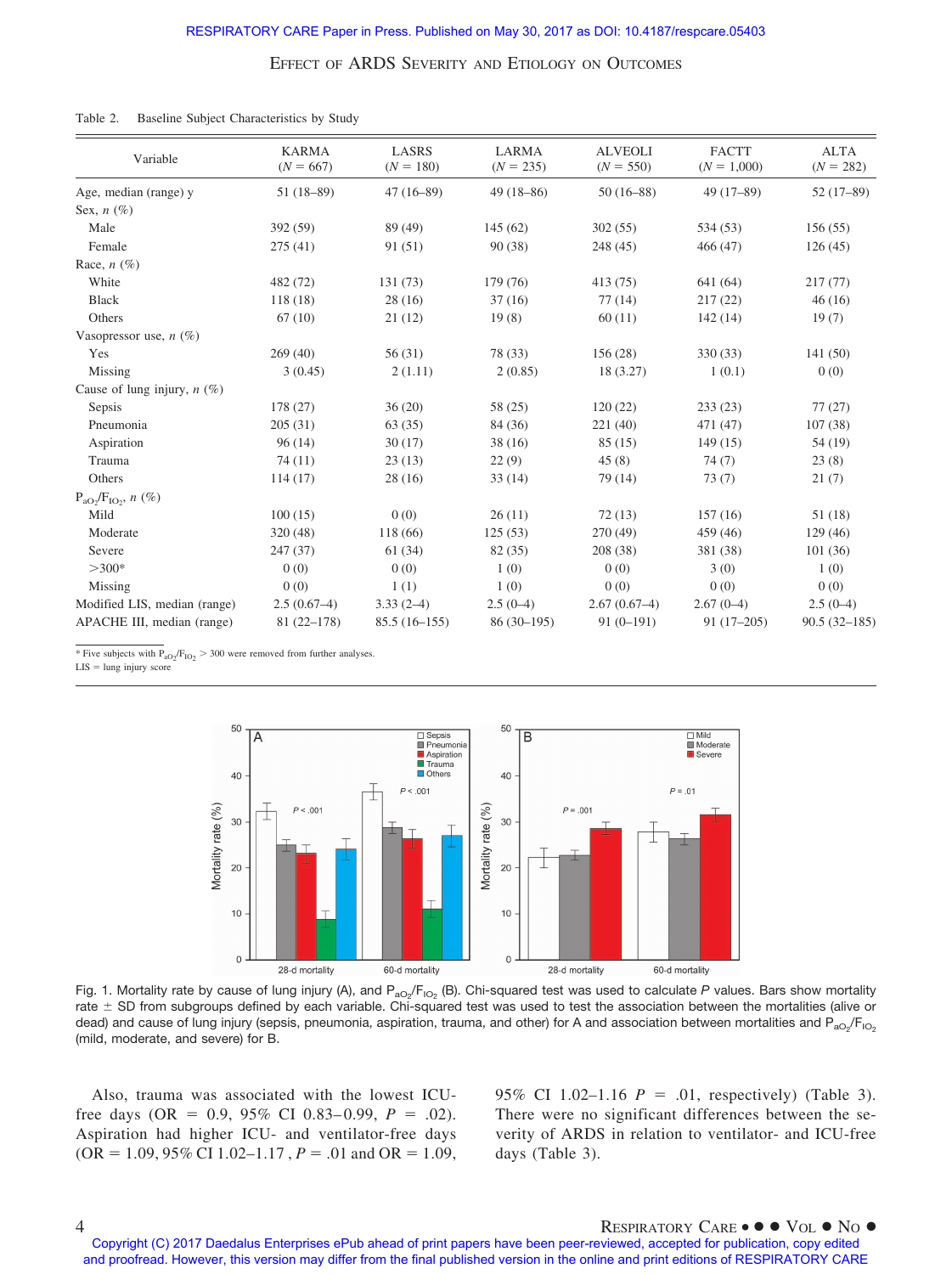

Fig. 2. Cumulative incidence of in-hospital mortality by  $\mathsf{P}_\mathsf{ao_2}/\mathsf{F}_\mathsf{IO_2}$  category.



Fig. 3. Percentage of subjects with 0, 1–7, 8 –14, 15–21, and 22–28 categorized ventilator-free days during the first 28 d after enrollment by cause of lung injury (A), and P<sub>aO2</sub>/F<sub>IO2</sub> ratio (B); chi-squared test was used to test the association between the categorized ventilator-free days and cause of lung injury (sepsis, pneumonia, aspiration, trauma, and other) for A and association between categorized ventilator-free days and  $\mathsf{P}_\mathsf{aO_2} \mathsf{/F}_\mathsf{IO_2}$  (mild, moderate, and severe) for B.

#### **Discussion**

The current analysis of the ARDS Network trials was conducted to determine the effect of etiology and severity of ARDS on short-term patient outcomes. It shows that trauma had the lowest 28- and 60-d mortality; it was also associated with the lowest ICU-free days. Aspiration was associated with higher ventilator- and ICU-free days. There were no significant differences between other etiologies of ARDS. Using  $P_{aO_2}/F_{IO_2}$  as a surrogate for severity of ARDS, there were no differences in 28-d mortality or ventilatoror ICU-free days. Subjects with severe ARDS had lower 60-d mortality.

The impact of etiology of ARDS on outcome has been previously studied with variable and sometimes contradictory results.5,6 The current study shows that there is no difference in mortality between the different etiologies of ARDS except for trauma, which was associated with better prognosis. This finding is consistent with other studies.<sup>5</sup> A meta-analysis of 34 studies was performed to determine the difference in outcome (mortality) between subjects with pulmonary and extrapulmonary causes of ARDS. There was no difference in mortality between the 2 groups (OR of mortality in pulmonary ARDS group compared with the extrapulmonary ARDS group was 1.11 (95% CI 0.88 –1.39).6 In the case ARDS in the setting of trauma, earlier studies suggested that it has worse prognosis; however, other reports show better outcomes.16,17 The current study of a large and robust database confirms better mortality outcomes for trauma patients but lower ICU-free days.

The better outcome in subjects with ARDS and trauma compared with other groups may be related to multiple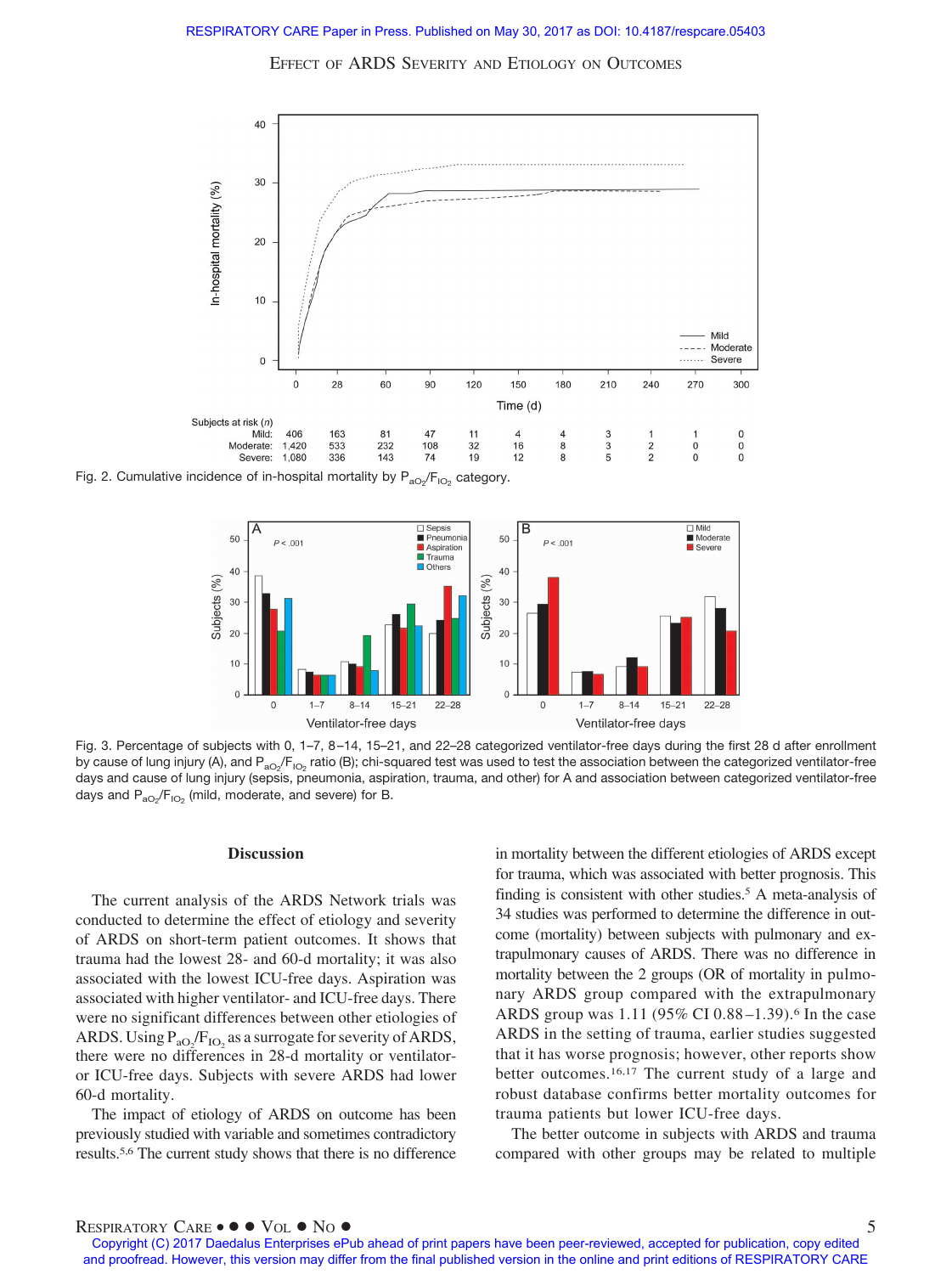

Fig. 4. Percentage of subjects with 0, 1–7, 8 –14, 15–21, and 22–28 categorized ICU-free days during the first 28 d after enrollment by cause of lung injury (A) and P<sub>aO2</sub>/F<sub>lO2</sub> (B); chi-squared test was used to test the association between the categorized ICU-free days and cause of lung injury (sepsis, pneumonia, aspiration, trauma, and other) for A and association between categorized ICU-free days and P $_{\rm aO_2}/\rm F_{iO_2}$  (mild, moderate, and severe) for B.

| Results of Multivariable Regression Models<br>Table 3. |  |  |
|--------------------------------------------------------|--|--|
|--------------------------------------------------------|--|--|

|                      | 28-d Mortality*     |                  | $60-d$ mortality*   |                  | ICU-Free Days†      |                  | Ventilator-Free Days† |     |
|----------------------|---------------------|------------------|---------------------|------------------|---------------------|------------------|-----------------------|-----|
| Characteristics      | OR (95% CI)         | $\boldsymbol{P}$ | OR (95% CI)         | $\boldsymbol{P}$ | RR (95% CI)         | $\boldsymbol{P}$ | RR (95% CI)           | P   |
| Cause of lung injury |                     |                  |                     |                  |                     |                  |                       |     |
| Sepsis               | Reference           |                  | Reference           |                  | Reference           |                  | Reference             |     |
| Pneumonia            | $0.98(0.76 - 1.27)$ | .88              | $0.99(0.77-1.26)$   | .91              | $1.02(0.96 - 1.07)$ | .60              | $1.01(0.96 - 1.06)$   | .73 |
| Aspiration           | $0.84(0.61 - 1.17)$ | .31              | $0.8(0.58-1.1)$     | .17              | $1.09(1.02 - 1.17)$ | .01              | $1.09(1.02 - 1.16)$   | .01 |
| Trauma               | $0.47(0.26 - 0.83)$ | .01              | $0.5(0.3-0.85)$     | .01              | $0.9(0.83 - 0.99)$  | .03              | $0.93(0.86 - 1.02)$   | .12 |
| <b>Others</b>        | $1.09(0.77 - 1.54)$ | .62              | $1.03(0.74 - 1.44)$ | .86              | $1.07(0.99 - 1.15)$ | .08              | $1.06(0.99 - 1.13)$   | .12 |
| $P_{aO_2}/F_{IO_2}$  |                     |                  |                     |                  |                     |                  |                       |     |
| Mild                 | Reference           |                  | Reference           |                  | Reference           |                  | Reference             |     |
| Moderate             | $0.86(0.63-1.19)$   | .36              | $0.75(0.55-1.01)$   | .055             | $0.94(0.89-1)$      | .058             | $0.95(0.9-1.01)$      | .11 |
| Severe               | $0.87(0.63 - 1.22)$ | .42              | $0.71(0.52 - 0.98)$ | .034             | $0.98(0.92 - 1.05)$ | .54              | $0.98(0.92 - 1.04)$   | .47 |
|                      |                     |                  |                     |                  |                     |                  |                       |     |

Each model was adjusted for baseline covariates, age, sex, race, APACHE III, vasopressor use, modified lung injury score, diabetes mellitus, cancer status, body mass index, pre-ICU location, patient location, and study.

\* Multivariable logistic regression.

† Multivariable zero-inflated negative binomial regression.

 $OR = (adjusted)$  odds ratio

 $RR = only$  (adjusted) rate ratio for count component is shown here

factors, including younger age, no co-morbid illnesses, improved ICU care, and the possibility that earlier studies included subjects who had trauma and other complications, such as sepsis, which increased their risk of dying. Also, ARDS in patients with trauma may be in part related to fluid resuscitation and massive transfusions, which are usually associated with fewer inflammatory changes than sepsis or aspiration.18 Furthermore, there is evidence that the severity of lung endothelial and alveolar epithelial injury in ARDS from major trauma appears to be less than that of other clinical disorders associated with acute lung injury.19,20

The implications of potential differences in outcome in relation to the etiology of ARDS are that different diseases may respond differently to therapeutic interventions. However, this theory was not demonstrated in previous studies, including the ARDS Network trials (Table 1). In a study

that specifically reviewed the efficacy of low tidal volume in different etiologies of ARDS, there was no difference in outcome.21

Another important finding of this analysis is that the primary outcome of ARDS is not affected by  $P_{aO_2}/F_{IO_2}$  at the time of enrollment. Also, there were no differences in ventilator- and ICU-free days but lower 60-d mortality in subjects with severe ARDS ( $P_{aO_2}/F_{IO_2}$  < 100). Whereas some studies have suggested that initial  $P_{aO_2}/F_{IO_2}$  determined outcome and was lower in non-survivors, $22$  others have shown that initial  $P_{aO_2}/F_{IO_2}$  did not independently predict outcome.7,23 The current study provides further evidence, based on a more vigorous database and strict definition of ARDS, that the severity of ARDS, as measured by initial  $P_{aO_2}/F_{IO_2}$ , does not predict outcome, and patients should receive the same level of care and lungprotective measures regardless of how mild or severe the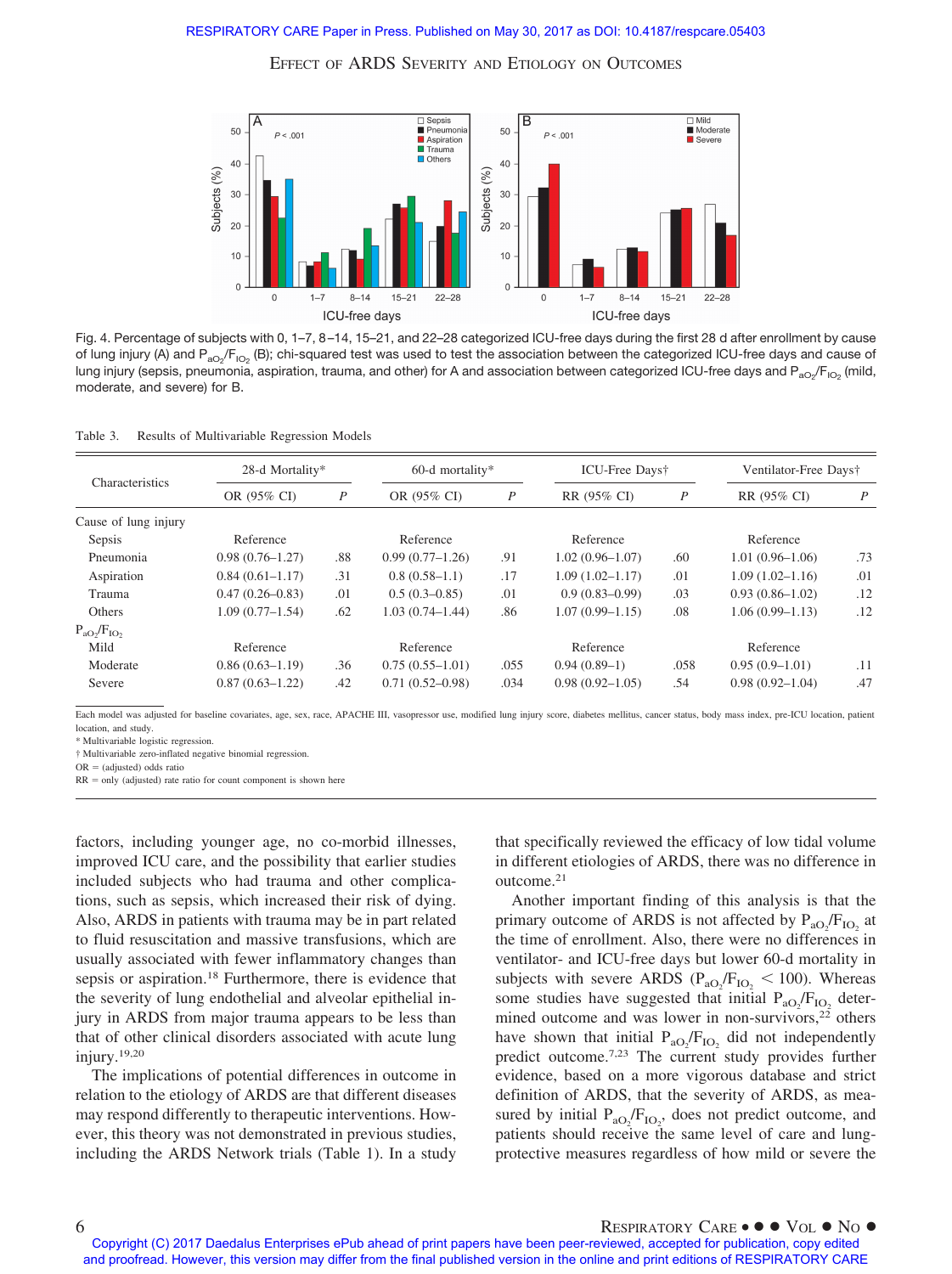initial assessment of ARDS.  $P_{aO_2}/F_{IO_2}$  is useful in early identification of patients with ARDS, in fulfilling diagnostic criteria to enroll in clinical trials, and to initiate the appropriate therapies for ARDS; however, it should not be used as a predictor of outcome. A more important predictor of outcome may be the direction of  $P_{aO_2}/F_{IO_2}$  during the course of management of ARDS, as suggested by one study.24

The explanation of why there are no differences in outcome in relation to initial severity of ARDS could possibly be due to delay in diagnosis and/or management of ARDS in patients with milder disease, leading to worse outcome. Another explanation is that patients with severe ARDS (lower  $P_{aO_2}/F_{IO_2}$  at randomization) are more likely to receive protective lung strategies or other interventions that have been shown to improve outcome of ARDS, such as muscle relaxation or proning.

The study has several strengths, including the multicenter prospective database, the robust diagnosis of ARDS, strict definition of severity of ARDS at the time of randomization based on the Berlin criteria, heterogeneous patient population including surgical and trauma, and the therapeutic interventions in these trials. There are few limitations that warrant mention. These include the retrospective analysis of the prospective database and the fact that details about the different etiologies, including microbiology, antibiotic treatment, and type of trauma, are lacking. Also, this study does not provide long-term outcomes of the subjects. Further studies are needed to address these limitations.

#### **Conclusions**

This study provides further insight about predictors of outcome in subjects with ARDS. Despite the importance of  $P_{aO_2}/F_{IO_2}$  in making the diagnosis of ARDS and stratifying its severity at the time of diagnosis, this study shows that  $P_{aO_2}/F_{IO_2}$  does not predict outcome of these subjects. Among the etiologies of ARDS; trauma was associated with best survival compared with other causes.

#### **REFERENCES**

- 1. Villar J, Blanco J, Kacmarek RM. Current incidence and outcome of the acute respiratory distress syndrome. Curr Opin Crit Care 2016;  $22(1):1-6.$
- 2. Soubani AO, Shehada E, Chen W, Smith D. The outcome of cancer patients with acute respiratory distress syndrome. J Crit Care 2014; 29(1):183.e7-183.e12.
- 3. Soubani AO, Chen W, Jang H. The outcome of acute respiratory distress syndrome in relation to body mass index and diabetes mellitus. Heart Lung 2015;44(5):441-447.
- 4. El-Haddad H, Jang H, Chen W, Haider S, Soubani A. The effect of demographics and patient location on the outcome of patients with

acute respiratory distress syndrome. Ann Thorac Med 2017;12(1): 17-24.

- 5. Luo L, Shaver CM, Zhao Z, Koyama T, Calfee CS, Bastarache JA, Ware LB. Clinical predictors of hospital mortality differ between direct and indirect ARDS. Chest 2017;151(4):755-763.
- 6. Agarwal R, Srinivas R, Nath A, Jindal SK. Is the mortality higher in the pulmonary vs the extrapulmonary ARDS? A meta analysis. Chest 2008;133(6):1463-1473.
- 7. Chen W, Janz DR, Shaver CM, Bernard GR, Bastarache JA, Ware LB. Clinical characteristics and outcomes are similar in ARDS diagnosed by oxygen saturation/ $F_{IO_2}$  ratio compared with  $P_{aO_2}/F_{IO_2}$ ratio. Chest 2015;148(6):1477-1483.
- 8. Acute Respiratory Distress Syndrome Network, Brower RG, Matthay MA, Morris A, Schoenfeld D, Thompson BT, Wheeler A. Ventilation with lower tidal volumes as compared with traditional tidal volumes for acute lung injury and the acute respiratory distress syndrome. N Engl J Med 2000;342(18):1301-1308.
- 9. Brower RG, Lanken PN, MacIntyre N, Matthay MA, Morris A, Ancukiewicz M, et al. Higher versus lower positive end-expiratory pressures in patients with the acute respiratory distress syndrome. N Engl J Med 2004;351(4):327-336.
- 10. National Heart, Lung, and Blood Institute Acute Respiratory Distress Syndrome (ARDS) Clinical Trials Network, Wiedemann HP, Wheeler AP, Bernard GR, Thompson BT, Hayden D, et al. Comparison of two fluid-management strategies in acute lung injury. N Engl J Med 2006; 354(24):2564-2575.
- 11. National Heart, Lung, and Blood Institute Acute Respiratory Distress Syndrome (ARDS) Clinical Trials Network, Wheeler AP, Bernard GR, Thompson BT, Schoenfeld D, Wiedemann HP, et al. Pulmonary-artery versus central venous catheter to guide treatment of acute lung injury. N Engl J Med 2006;354(21):2213-2224.
- 12. Steinberg KP, Hudson LD, Goodman RB, Hough CL, Lanken PN, Hyzy R, et al. Efficacy and safety of corticosteroids for persistent acute respiratory distress syndrome. N Engl J Med 2006;354(16): 1671-1684.
- 13. National Heart, Lung, and Blood Institute Acute Respiratory Distress Syndrome (ARDS) Clinical Trials Network, Matthay MA, Brower RG, Carson S, Douglas IS, Eisner M, et al. Randomized, placebo-controlled clinical trial of an aerosolized beta(2)-agonist for treatment of acute lung injury. Am J Respir Crit Care Med 2011;184(5):561-8.
- 14. ARDS Definition Task Force, Ranieri VM, Rubenfeld GD, Thompson BT, Ferguson ND, Caldwell E, et al. Acute respiratory distress syndrome: the Berlin definition. JAMA 2012;307(23):2526-2533.
- 15. Murray JF, Matthay MA, Luce JM, Flick MR. An expanded definition of the adult respiratory distress syndrome. Am Rev Respir Dis 1988;138(3):720-723.
- 16. Hudson LD, Milberg JA, Anardi D, Maunder RJ. Clinical risks for development of the acute respiratory distress syndrome. Am J Respir Crit Care Med 1995;151(2 Pt 1):293-301.
- 17. Treggiari MM, Hudson LD, Martin DP, Weiss NS, Caldwell E, Rubenfeld G. Effect of acute lung injury and acute respiratory distress syndrome on outcome in critically ill trauma patients. Crit Care Med 2004;32(2):327-331.
- 18. McClintock DE, Matthay MA. Why does acute lung injury have no impact on mortality in patients with major trauma? Crit Care Med 2004;32(2):583-584.
- 19. Moss M, Gillespie MK, Ackerson L, Moore FA, Moore EE, Parsons PE. Endothelial cell activity varies in patients at risk for the adult respiratory distress syndrome. Crit Care Med 1996;24(11): 1782-1786.
- 20. Eisner MD, Parsons P, Matthay MA, Ware L, Greene K. Plasma surfactant protein levels and clinical outcomes in patients with acute lung injury. Thorax 2003;58(11):983-988.

# $RESPIRATORY$   $CARE \bullet \bullet \bullet \text{ Vol.} \bullet \text{ No } \bullet$